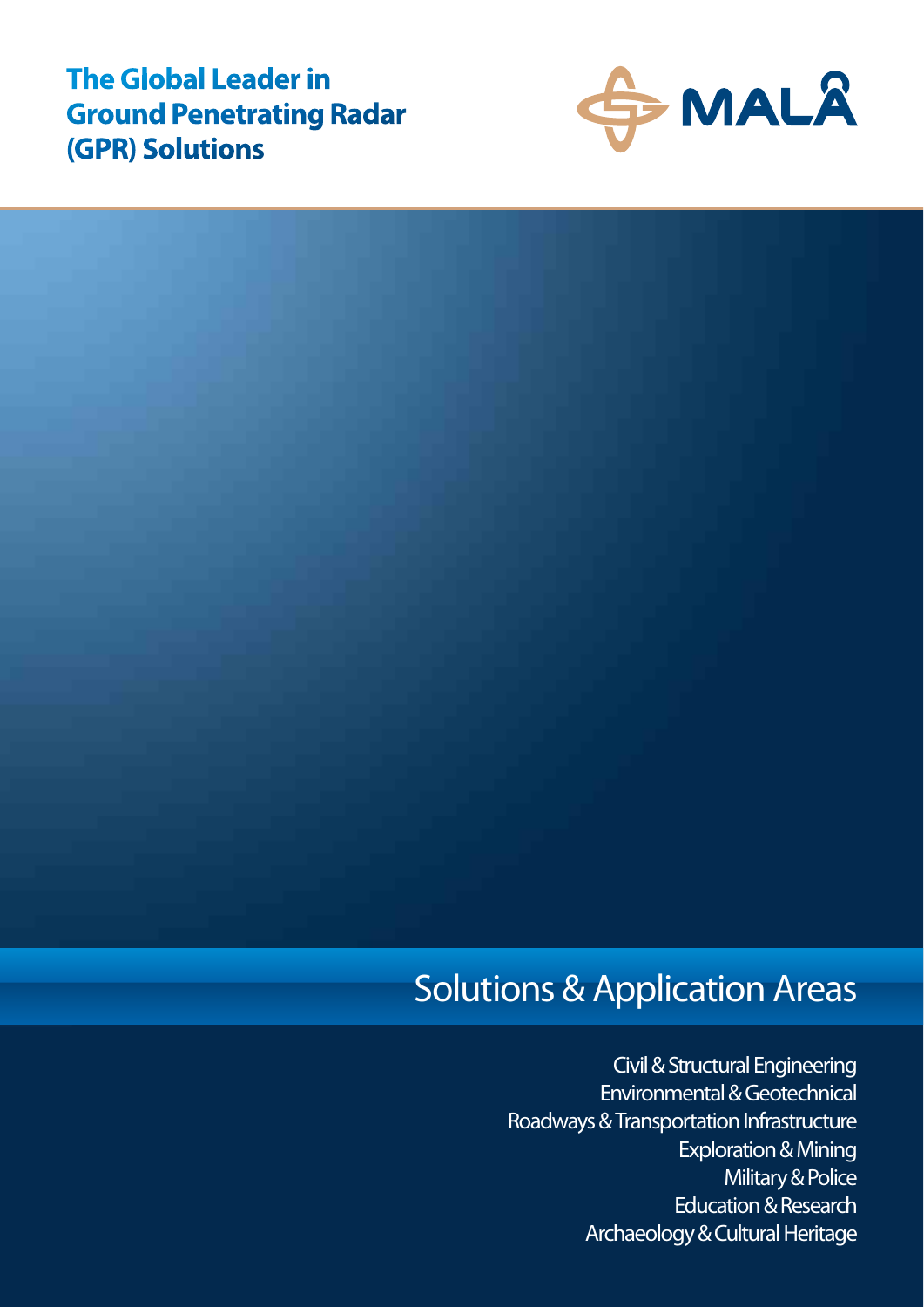

**At MALÅ we believe results speak louder than words. Our unwavering commitment to solving real world problems is backed by more than 75 years of experience developing subsurface investigation solutions. Today, we can proudly say that we are the premier and most innovative provider of GPR technologies in the world with clients in over 100 countries.**

> **It is MALÅ´s passion for innovation, hi-quality solutions and top-notch after sales services that has put us where we are today, but it could only be done with the support of you, our clients from around the globe. So thank you for your interest in MALÅ solutions and for sharing our passion of going beyond the present.**

**In the next few pages you will see a selection of our latest solutions, developed with your needs in mind.**

At your service **Niclas Ingemarsson** Chief Executive Officer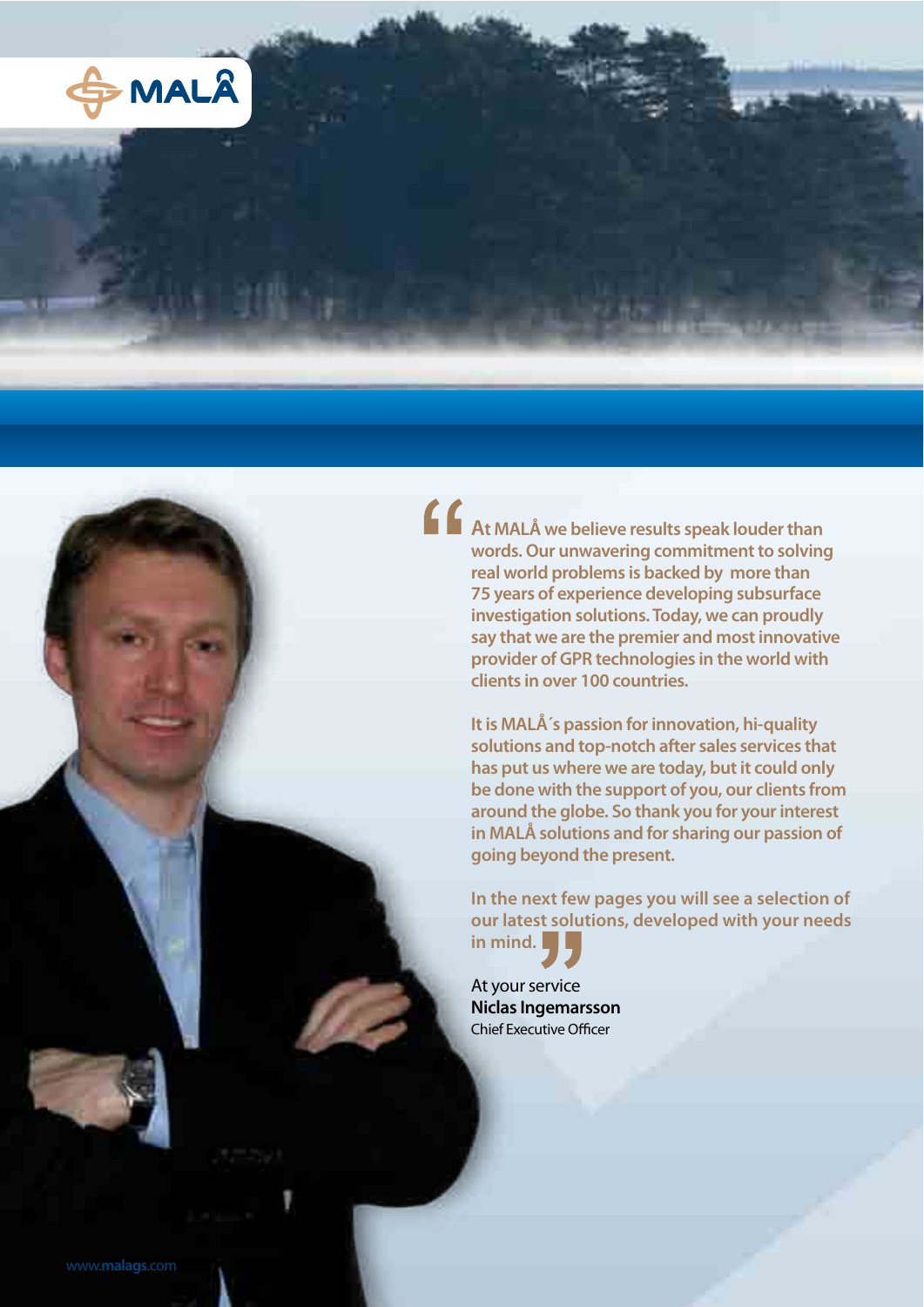

### Company Introduction

### The solution for subsurface investigations

MALÅ Geoscience is a Swedish company with a history that began in the 1930's as a part of the Swedish Geological Survey (SGU). In the small community of Malå, SGU launched an ambitious research program to develop survey equipment for mineral exploration. MALÅ Geoscience is named after this community and has during more than 75 years developed various geophysical and technical instruments, including field computers, gamma detectors, various borehole tools, and has pioneered with unique inventions like the well-known Slingram (horizontal loop EM) and RAMAC borehole radar systems. Today, MALÅ Geoscience is a private company and the market leader in the design and manufacture of Ground Penetrating Radar (GPR) systems, offering innovative solutions for subsurface investigations.

With over 75-years of professional experience, MALÅ knows how to build reliable field equipment and has developed a versatile range of high quality, durable and easy to use instruments that offer solutions across a broad range of subsurface investigation applications.

MALÅ has a GPR solution for all applications. From non-destructive testing (NDT) and concrete imaging, to utility detection, mapping and general geophysical investigations, on surface as well as in boreholes.

We pride ourselves on our customer care and support services delivered centrally and locally, through our offices, service centers and worldwide network of experienced sales partners.

## R&D and Innovation

MALÅ focuses on innovation and has delivered a numbers of "firsts", such as Borehole GPR, all-digital GPR, flexible Rough Terrain Antennas, parallel synchronized GPR controllers, and the first fully integrated 3D GPR Array with the MALÅ MIRA System. With a combined 250 years of R&D experience our team knows that value of working closely with clients and partners. This way, MALÅ is able to deliver powerful, practical, and yet easy-to-use solutions at affordable prices. Coupled with a commitment to provide support and high-quality service, we work hard for your business.

 $^{\prime}$   $^{\prime}$  my in 1 I have been a customer of MALA Geoscience since I first started my career as an Assistant Professor of Near Surface Geophysics in 1999. Over the last ten years, I have consistently received outstanding products and service. I have found MALA Geoscience remarkably generous in their customer support, repeatedly  $p$ roviding me and my graduate students with affordable solutions to further my scientific research using the ground penetrating radar technique. This superb customer support has had very significant positive, long-term impact on my academic pursuits JJ<br>Prof. Lee Slater

**Prof. Lee Slater Near Surface Geophysics - Rutgers University, Newark, NJ, USA**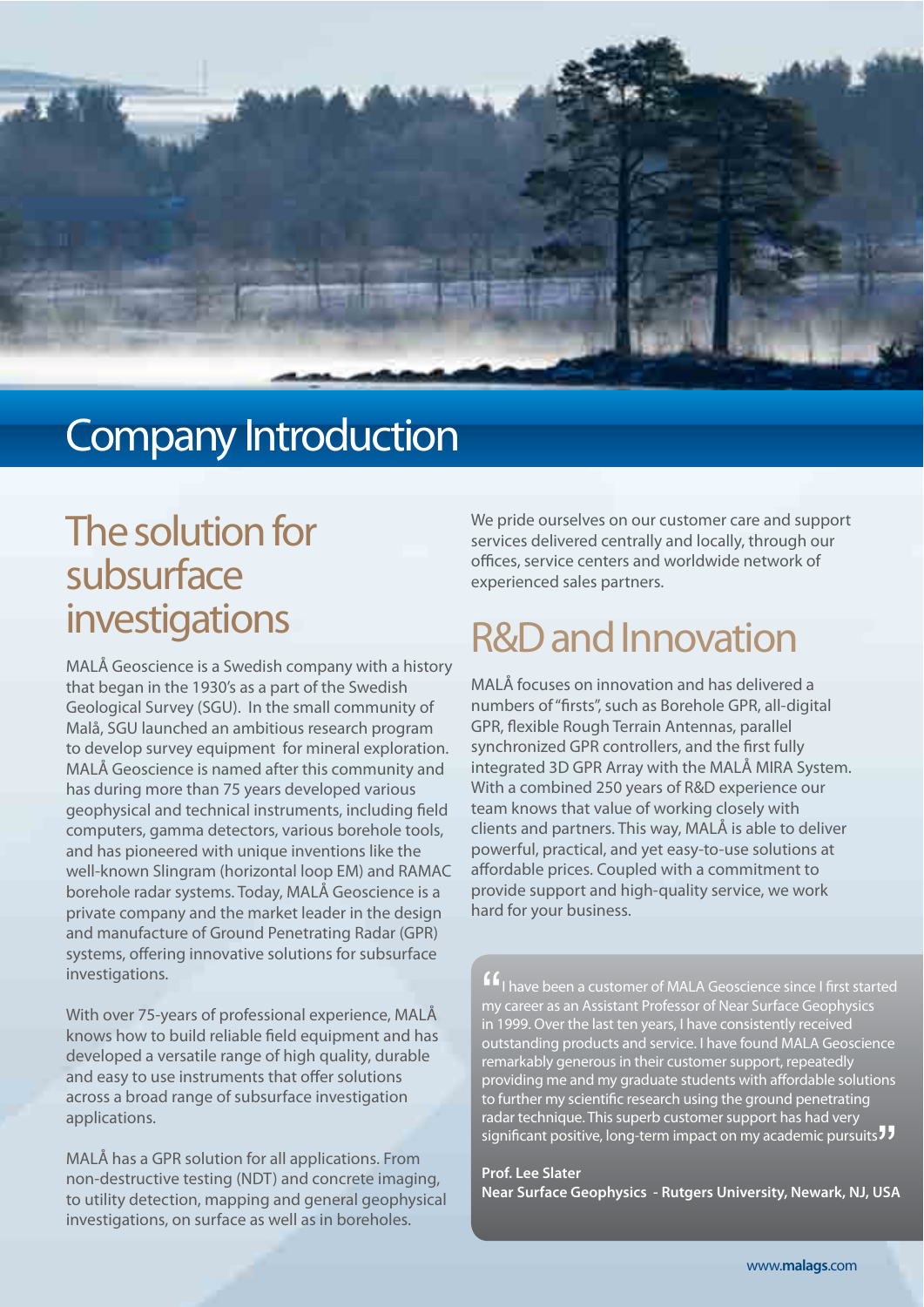

#### **MALÅ Imaging Radar Array (MIRA)**

The most powerful 3D subsurface investigating solution available; GPR productivity on steroids!

The MALÅ Imaging Radar Array (MIRA) system is a complete and world unique 3D system, covering all steps in the target locating process, from field survey to end-results. It is the only available system of its kind that seamlessly integrates 3D GPR acquisition, QA/QC, 3D processing, positioning, interpretation and export&reporting.

MALÅ MIRA is a highly cost efficient and comprehensive hardware and software solution that removes much of the ambiguity involved in GPR data interpretation.

The MIRA system, based on the revolutionary ProEx core technology, is the latest in a long tradition of innovative GPR solutions from MALÅ Geoscience. The MALÅ MIRA solution represents a significant advancement in second generation GPR Array technology.

#### **MALÅ Easy Locator System**

#### Utility locating made easy for any material, metallic or non-metallic!

The MALÅ Easy Locator is the industry-standard Ground Penetrating Radar (GPR) system for utility location professionals worldwide. The Easy Locator delivers costeffective, entry-level GPR, redefining the way that everyday location of utilities and unknown buried objects is performed.

The semi-automated Easy Locator systems include an easy user interface where the operator needs to provide only minimal input to begin collecting data. Portability is unmatched in both weight and ease of disassembly for transport between projects. Its design, ease-of-use and accuracy make the MALÅ Easy Locator an essential tool for every utility location professional.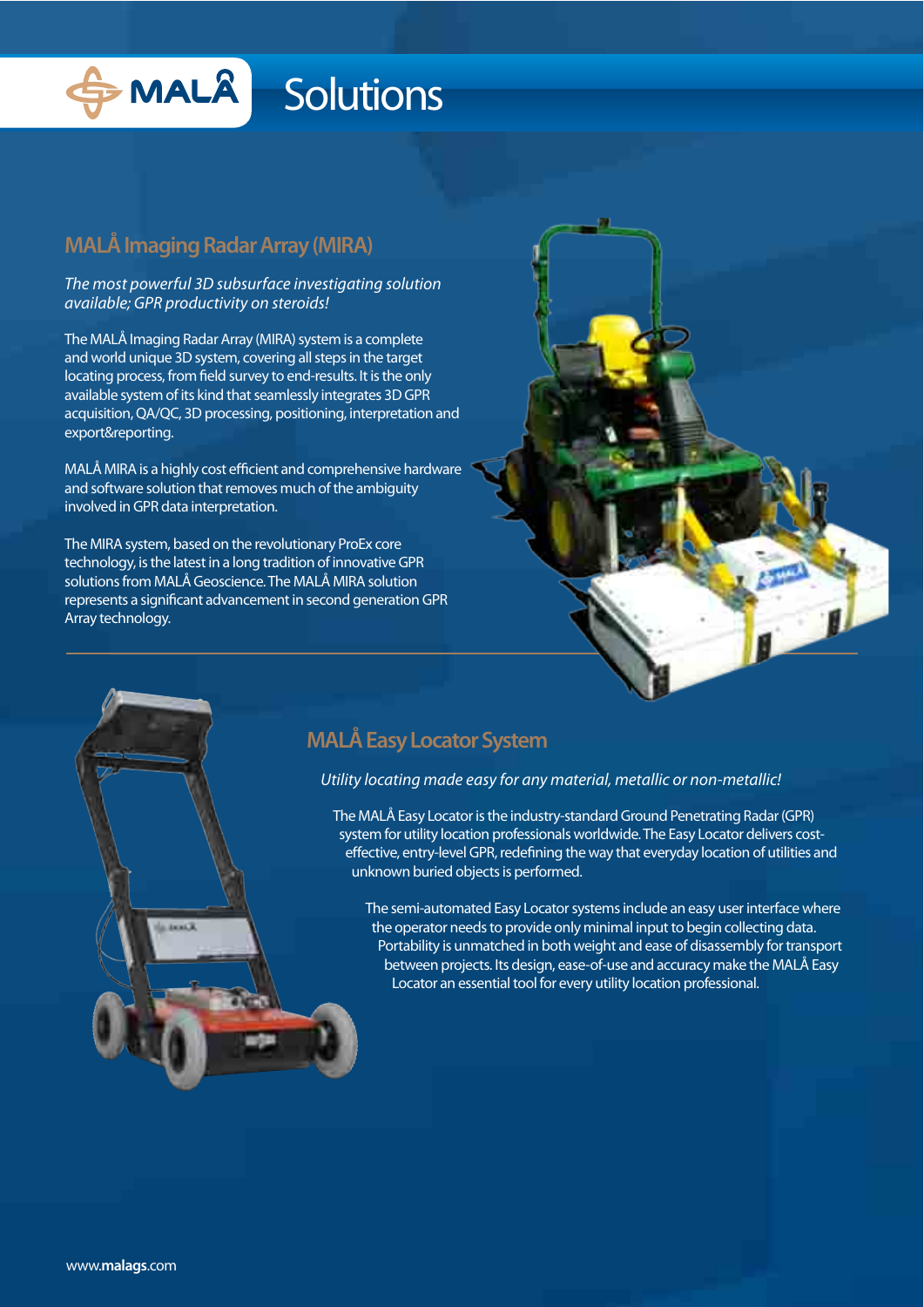

#### **MALÅ CX System**

The #1 GPR System for concrete inspections in the World!

MALÅ CX Systems allow you to scan concrete structures simply and safely. It is an `3D-in-the-box' data acquisition, display and analysis system, developed with maximum productivity in mind. There is no need to transfer data to another workstation to process or interpret data. As a fully integrated, compact and extremely user-friendly system, the MALÅ CX delivers cost-effective GPR measurements of the highest quality.

#### **MALÅ ProEx System**

#### The most versatile GPR System in the market!

The MALÅ ProEx system contains the latest core technology developed by MALÅ Geoscience. It is a modular and lightweight, full-range Ground Penetrating Radar (GPR) system designed to meet the needs of the advanced professional user. The modular design of the MALÅ ProEx system makes it the optimal GPR platform for the advanced and multi-disciplinary user. ProEx is designed with multi-channel surveys in mind and, with its market unique parallel processing core, the survey speed and field efficiency is the same regardless of number of data channels used. The MALÅ ProEx is fully compatible with all antennas currently manufactured by MALÅ Geoscience, offering configurations between 25 MHz to 2.3 GHz, with an option of nearly an endless number of simultaneously recording channels. Such diversity makes the ProEx system ideally suited for clients with the widest range of application areas.





#### **MALÅ X3M System**

The most compact GPR system available!

The X3M system contains of an integrated radar control unit, fitted directly on a shielded antenna and powered externally. The built-in electronic design makes it low weight and a very compact system, easy to transport, assemble and operate.

The convenience of this flexible and modular design means that a MALÅ X3M based GPR system can be quickly and easily configured for use across a wide range of midrange applications, simply by changing the antenna. This flexible approach offers you an affordable choice to system configuration. The system has been available on the market since the early 2000's and because of its flexibility, robust design and outstanding quality it is one of MALÅ Geoscience most popular systems.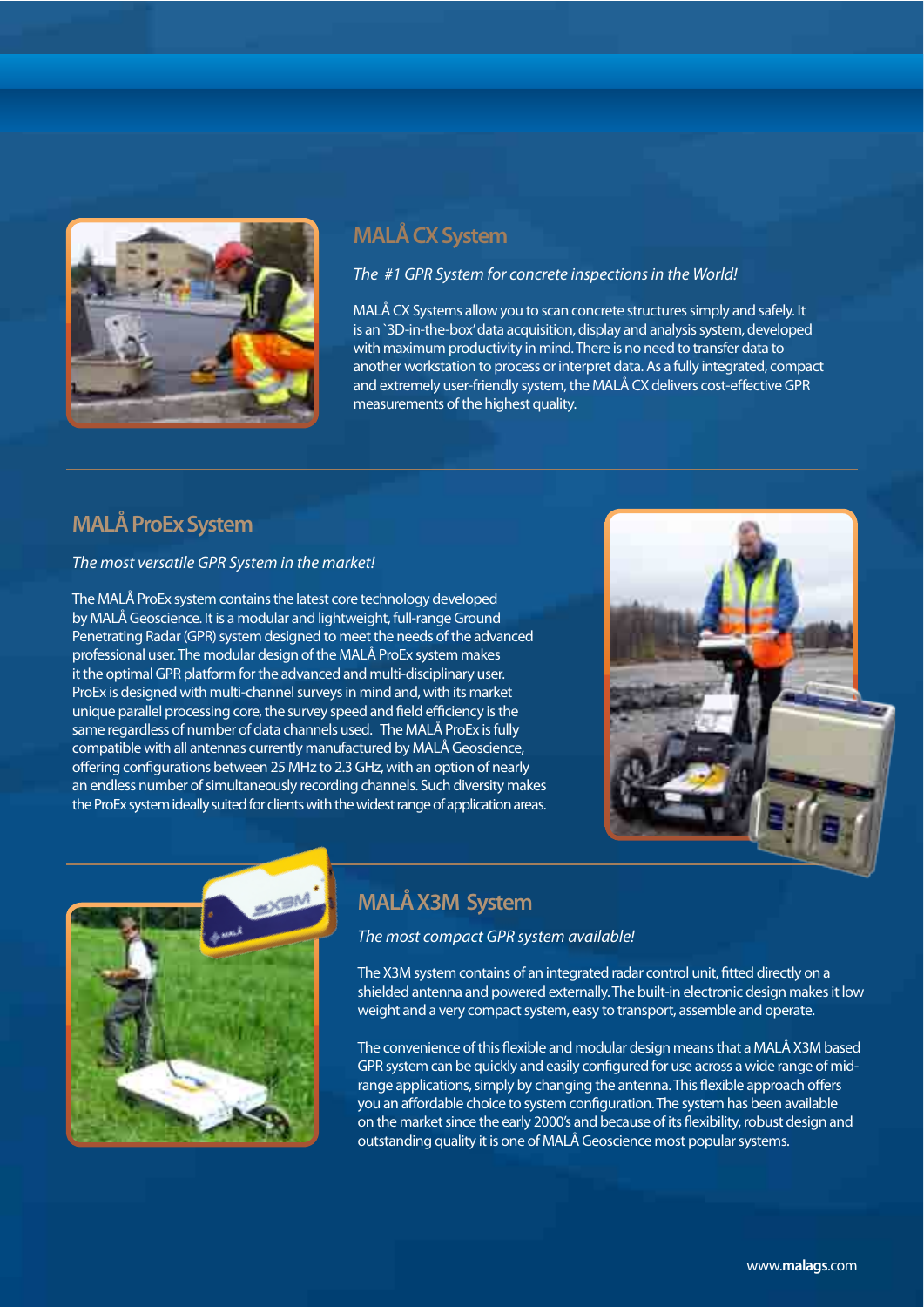

## Civil & Structural Engineering

### GPR is an essential locating tool for the detection and mapping of non-metallic and non-conductive utilities.

In Europe, while performing new installations, 90,000 incidences of third party damage to gas pipelines are reported each year…

Prior to the use of GPR, utilities constructed of plastic, terracotta, concrete, non-toneable fiber, asphalt composite and other materials were generally considered non-locatable. This stemmed from the fact that the generally accepted method of non-intrusive detection incorporated the use of electromagnetic devices which cannot locate non-metallic / non-conductive underground objects.

GPR became main-stream for utility detection and mapping when MALÅ Geoscience introduced the MALÅ Easy Locator in the early 2000's. The Easy Locator revolutionized the use of radar, introducing GPR at a price point half that of other systems available at the time. The user-interface broke every barrier in terms of ease of use in the field and became the GPR standard and selected tool by locating professionals.

Taking locating to the next level, MALÅ Geoscience is pleased to introduce the MALÅ X3M System as the standard alternative to the Easy Locator for mapping and gridding. It's the most popular system on the market today for use by

 $'$   $\sim$   $\frac{1}{10}$ MALÅ's CX systems are easy to use, affordable, and allow for multiple frequency antennas and electromagnetic sensors. MALÅ's technical support and hardware repairs are unparalleled in this commear support and nardware repairs are on<br>highly technical and competitive industry! 11<br>Gary Nutwell

**Gary Nutwell** Metro Concrete Scanning Corporation, Annapolis, MD, USA Subsurface Utility Engineering firms for extensive mapping of industrial and commercial areas. With its rough, flexible and modular design, the system offers an easy to use and costeffective solution for locating and mapping professionals worldwide.

For more advanced and larger scale projects, MALÅ Geoscience offers the high-end MALÅ ProEx and MALÅ MIRA Systems to complete the solutions offered to the civil & structural engineering professionals. With the comprehensive system hardware and user-friendly software our customers will save both actual operation time and man-time which makes these MALÅ ProEx and MIRA solutions a reliable and costeffective alternative.

- **Void location**
- **Environmental remediation**
- **Utility positioning & mapping**
- **Utility detection**
- **Damage prevention**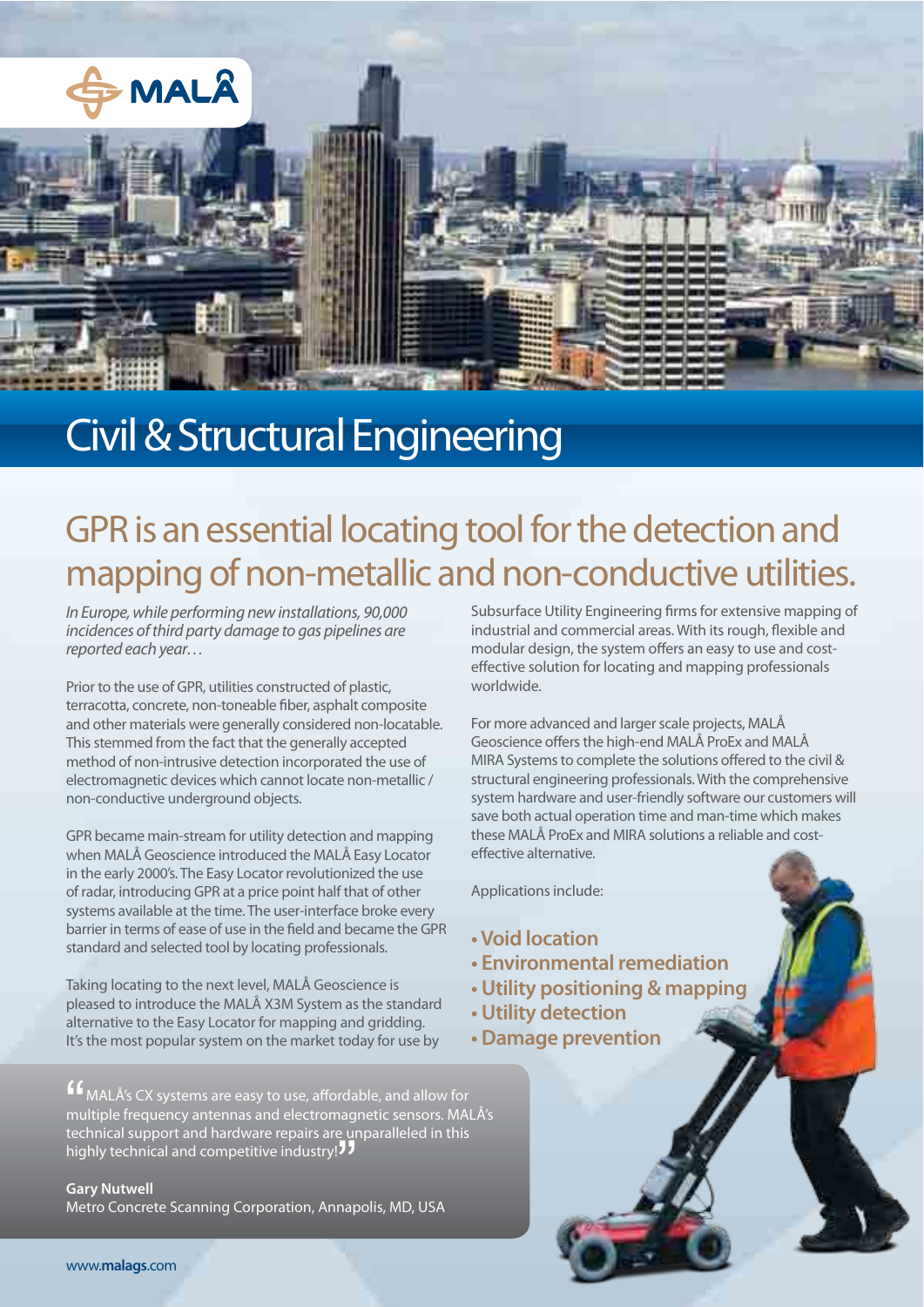

Non Destructive Testing (NDT) professionals routinely use GPR for various applications, including concrete testing. Prior to the use of high frequency (above 1 GHz) GPR transducers, x-ray methods were the primary tool for imaging structural embedment in concrete.

GPR is today replacing the x-ray method in many instances as the preferred approach for a number of reasons. The x-ray method is expensive, time consuming, poses major health risks during operation and suffers limitations on which surfaces can be imaged. For example, slabs on grade or other surfaces where both sides cannot be accessed may not be scanned with x-ray. GPR on the other hand requires less training, poses no health risks from emissions, and can be used on any surface.

MALÅ Geoscience is pleased to introduce the MALÅ CX System, a tough, compact and high quality GPR system for the NDT operator. Results are obtained, in real time, directly in the field. The MALÅ CX is not only cutting costs related to reduce man-time but is also today widely accepted as cost saving technique in the quality assurance process.

GPR as an imaging tool allows the operator to gather the following information:

- **Rebar and post tension cable location and depth**
- **Slab thickness**
- **t-I ocation of non-metallic and metallic conduits and other embedded non-structural features such as !ber networks, in-"oor heating elements and plumbing**
- **Detection of voids and variations in the concrete matrix**

After 11 September 2001, soon after the World Trade Center in New York collapsed, MALÅ Geoscience took an active part in the huge and necessary work to examine the ground under the site in order to create a complete picture of the subterranean damage.

There are different MALÅ GPR solutions available for condition assessment covering various environments and project scales. MALÅ Geoscience can offer not only the mentioned MALÅ CX System. Also the MALÅ ProEx and MALÅ MIRA Systems are defined as suitable solutions for various projects within this industry.

- *t* Inspection of reinforced concrete structures
- **Measure bridge deck thickness**
- **Void detection and location**
- **Structure inspection**
- **Bridge deck condition assessment**
- **Condition assessment**
- **Determining concrete cover depth on new structures**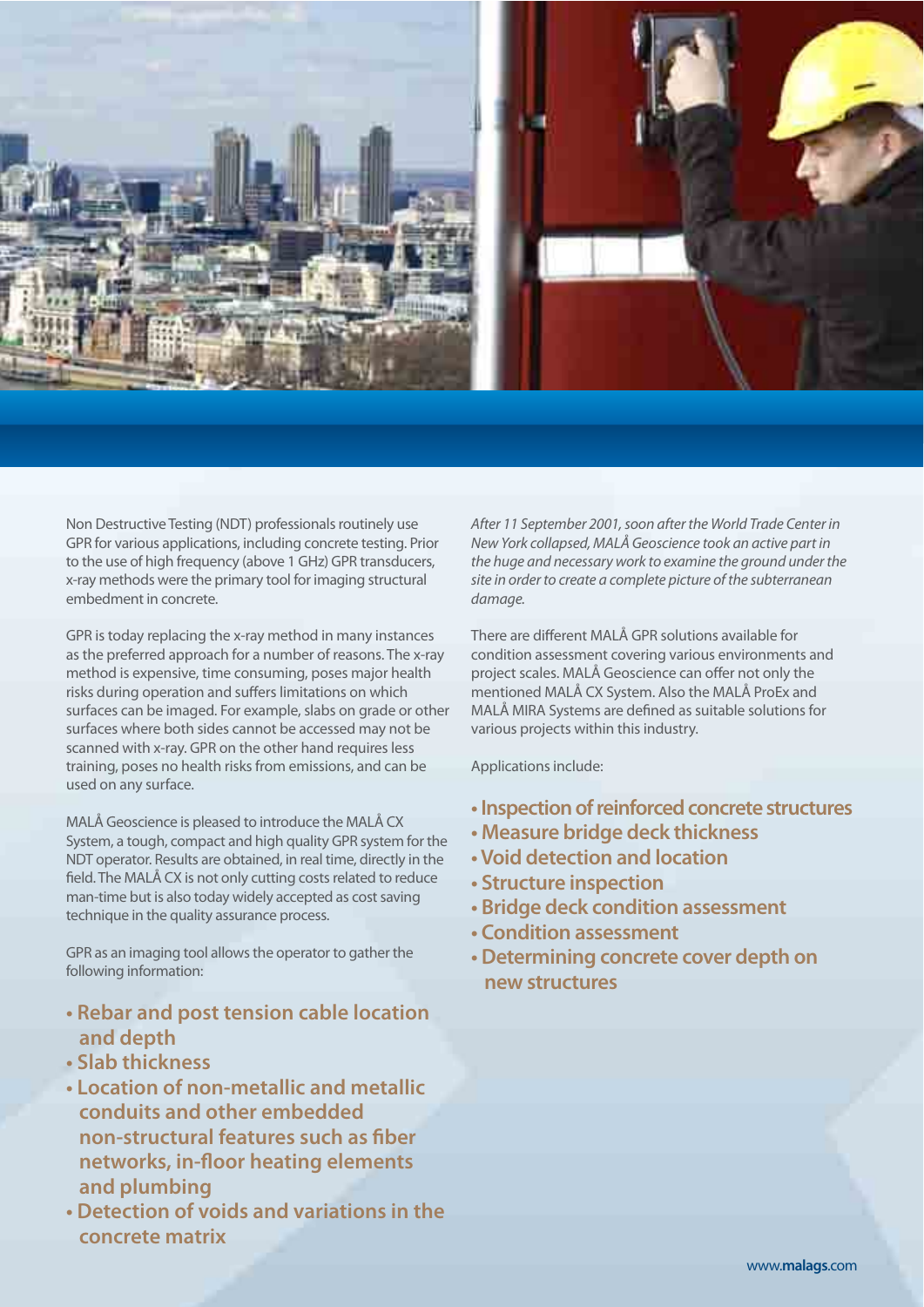

## Environmental & Geotechnical

Assessing sites for hidden environmental hazards such as underground storage tanks, buried drums, landfills, trenches, abandoned pits and waste lagoons is routine in the environmental assessment industry. During the past two decades, GPR has become an integral part of subsurface environmental investigations, applied to large contaminated industrial sites as well as at the local street corner petrol station with leaking underground storage tanks. GPR's ability to rapidly scan large areas and detect buried debris and objects as well as disturbed soil saves tremendous amount of project funds by allowing environmental scientists and engineers to focus their attention to where it matters.

MALÅ X3M systems or, in case of more complicated applications, the MALÅ ProEx, are the systems of choice for most companies dealing with environmental and geotechnical applications. The highly popular MALÅ X3M, with its compact, yet flexible, solutions, offers the essential range of antennas for almost all related applications, while the MALÅ ProEx's unlimited choice of antennas is the ideal multi discipline GPR solution.

Applications include:

- **Hazardous waste site assessment**
- **Underground Storage Drums location**
- **Landfills delineation**
- **Site assessment**
- **Underground Storage Tank (UST) location**
- **Mapping of groundwater resources**



"<br>GPI<br>prc MALA Geoscience undoubtedly remains our sole GPR provider and we highly recommend any of their or mprovider and we mgmy recept<br>products to potential buyers<sup>77</sup><br>Keith T. Garry

**Keith T. Garry** So-Deep US, P.C, Michigan, USA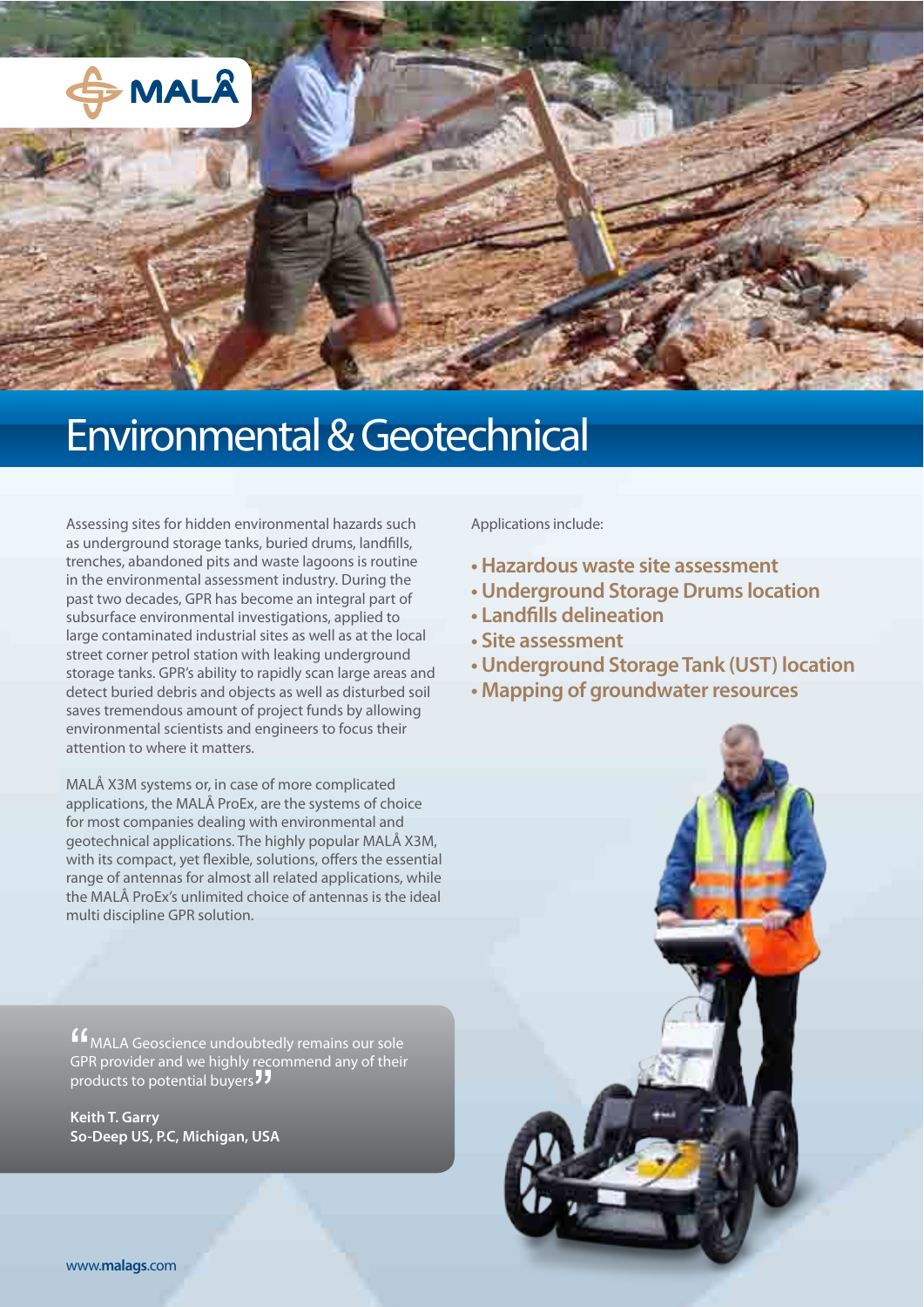

# Roadways & Transportation Infrastructure

In the United States there are roughly 590,000 bridges at an average age of 45 years. Recent estimates claim that \$5 billion USD will be spent annually to repair or replace portions of the, in total, 2.8 billion square feet of bridge decks.

From years of experience with road and infrastructure investigations, MALÅ Geoscience is well prepared to offer a cost-effective GPR solution for the aging infrastructure problems that many of the cities worldwide are facing.

Condition assessment of roadways and related infrastructure is an ever growing application area for GPR. Bridge decks, parking decks, and other structures may be scanned to nondestructively evaluate the amount of deterioration of these structures. Areas of degraded or compromised concrete from corroded rebar and delimitation are detectable with GPR as are areas of low propagation velocity, due to the higher dielectric properties from infiltrated water and chlorides.

Introducing the MALÅ RoadCart system, that provides a breakthrough in affordable GPR infrastructure technology for evaluating pavement, base and sub-base thicknesses. It is an extremely portable, user-friendly and cost-effective ground coupled platform that provides unmatched performance.

The platform of the MALÅ RoadCart system is built on the MALÅ ProEx control unit, which allows the user to utilize and simultaneously collect data from multiple antennas with varying frequencies at highway speeds. The typical setup for the RoadCart system is a two-antenna configuration that includes a 2.3 GHz antenna for pavement evaluations and an 800 MHz antenna for relatively deeper base and sub-base evaluations. However, the MALÅ RoadCart can accommodate frequencies as low as 250 MHz to allow the user to use the system for deeper geotechnical investigations.

As many of the projects involve surveying of larger areas, MALÅ Geoscience is pleased to introduce also the cutting edge GPR array system, the MALÅ MIRA (MALÅ Imaging Radar Array) System. The MALÅ MIRA System has proven to match the need for many institutions and organizations worldwide in their intense work to secure areas close to collapsing by their aging infrastructure.

Applications include:

- **Asphalt evaluations and thickness measurements**
- **t**Utility detection and delineation
- **Base and sub-base thickness measurements**
- **Geotechnical investigations**
- **Void detection**
- *t* **Bridge deck evaluations**

 $^{\prime}$   $\frac{1}{2}$   $\frac{1}{2}$   $\frac{1}{2}$   $\frac{1}{2}$   $\frac{1}{2}$   $\frac{1}{2}$   $\frac{1}{2}$   $\frac{1}{2}$   $\frac{1}{2}$   $\frac{1}{2}$   $\frac{1}{2}$   $\frac{1}{2}$   $\frac{1}{2}$   $\frac{1}{2}$   $\frac{1}{2}$   $\frac{1}{2}$   $\frac{1}{2}$   $\frac{1}{2}$   $\frac{1}{2}$   $\frac{1}{2}$   $\frac{1}{2}$   $\frac{$ We have owned and operated MALA equipment since 2001, starting with the DOS based CU-I and continuing up through multi-channel ProEx. With each generation of equipment, MALA continues to improve on an already outstanding GPR platform. The durability of their equipment and their superior customer service has been a great asset to the continued growth of our company<br>**The continued growth of our company**<br>Michael J. Wightman

#### **Michael J. Wightman**

President – GeoView, Inc. – St. Petersburg, FL USA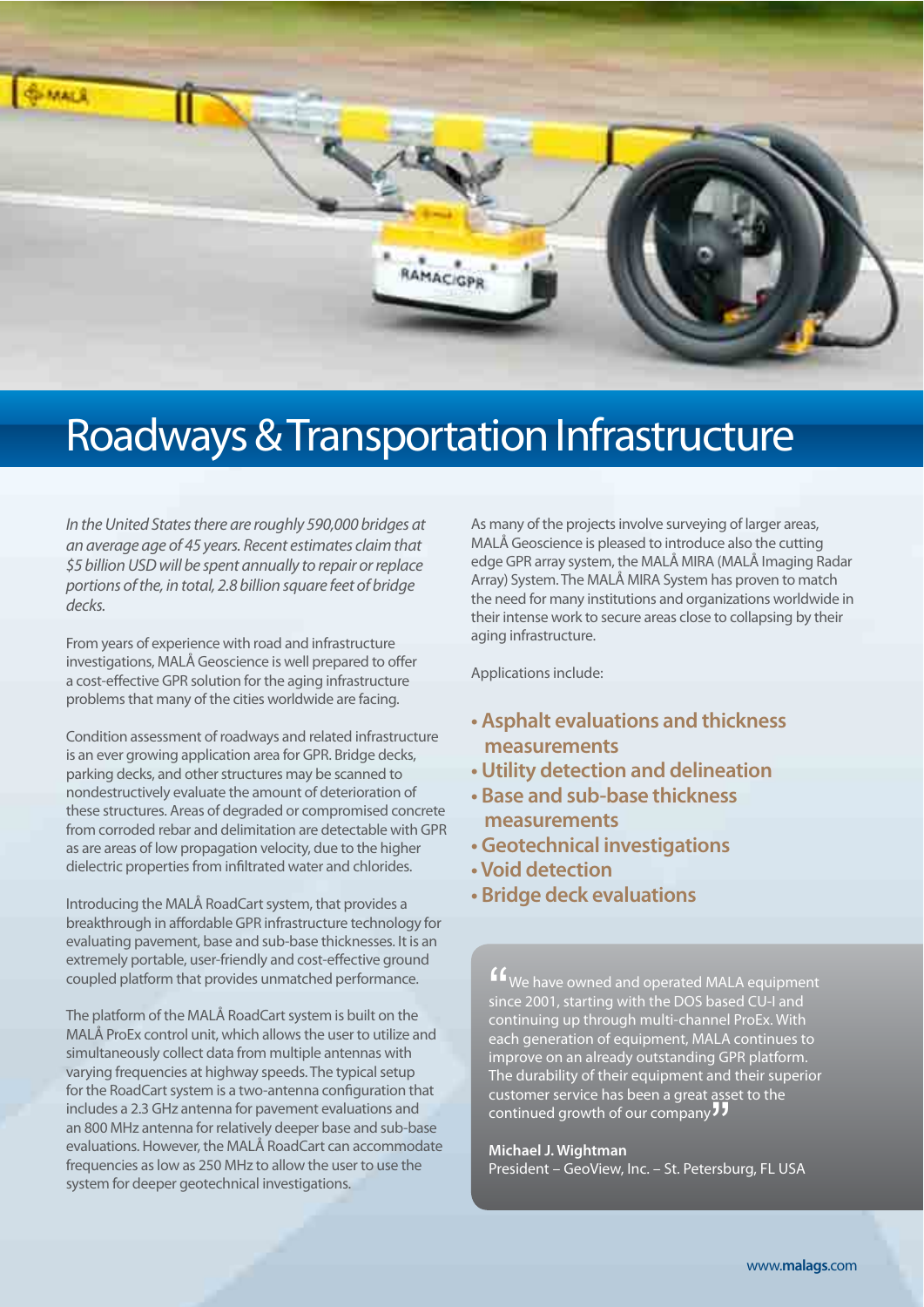

## Exploration & Mining

Geologists and geophysicists rely on ground penetrating radar (GPR) to rapidly gather high resolution subsurface information. Compared to other geophysical methods and with respect to resolution, few if any comes close in terms of ground coverage per time instance.

The integrated GPS support simplifies geological mapping and prospecting in the remotest of areas. Antennas ranging from the deep penetrating, low frequency, MALÅ RTA antennas up to the high resolution HF-MALÅ will satisfy all thinkable variations of application areas.

Both the MALÅ ProEx and X3M solutions offer suitable solutions for geological or mining applications. The flexibility in the MALÅ GPR Systems allows antennas to be pulled by hand or towed in various configurations behind ATV's, vehicles, snowmobiles, or whatever other means is necessary to traverse the desired terrain. GPR is frequently used to obtain the following geological information:

- **Deep bedrock profiling**
- **Groundwater resources**
- **River & lake bottom profiling**
- **Fractures characterisation**
- **Sedimentological studies**
- **Soil & aggregate mapping**
- **Bathymetry studies**
- **Polar research**
- **Karst mapping**

A \$150,000 borehole GPR survey was able to add more than \$14.2 million in value in the mine's resource base!

The need of knowledge of subsurface conditions are vital to make the right decisions concerning underground constructions, hydrogeological models and volume estimations.

When constructing a mine shaft, drift or gallery, borehole GPR is being used as an investigation tool at the very front, collecting valuable information on fractures, fissures and fault planes which may oppose a threat to safety. Horizontal drill holes are used to collect GPR reflection and tomography data, prior to the tunneling work. Borehole GPR is in many cases the only way forward when making reliable estimates on how to continue the construction safely.

MALÅ Geoscience manufactures the only commercially available GPR solution that efficiently can perform borehole GPR surveys deeper than 30 meters. The MALÅ Borehole Systems have been used successfully to depths in excess of 2500 meters.

- **Depth to bedrock**
- **t**-Sand and gravel mapping
- **Placer mapping**
- **t**Groundwater exploration
- **Stratigraphic mapping**
- **Mine Safety**
- **Hazardous fracture zone detection**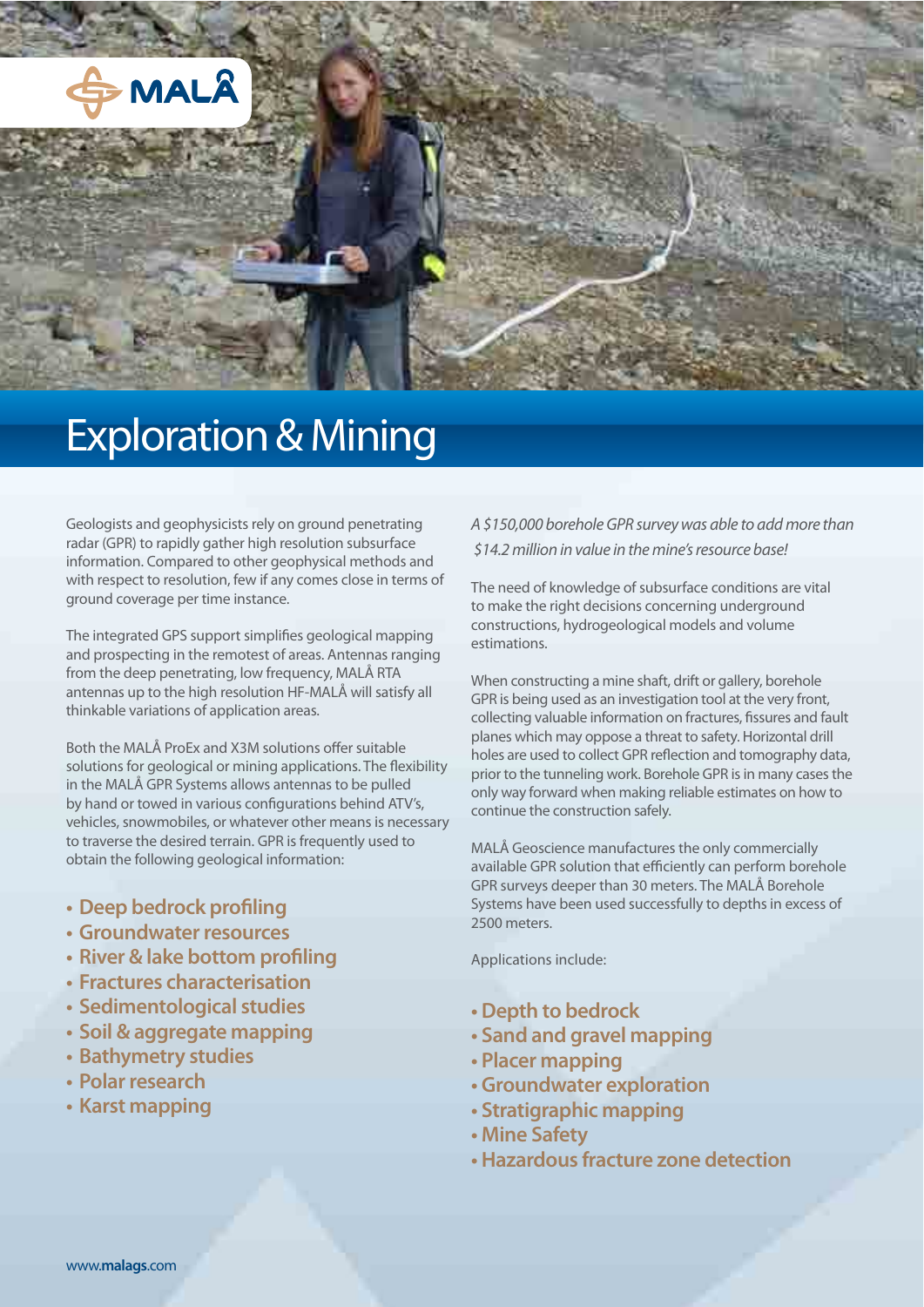

### Military & Police

There are currently 86 national forces having MALÅ equipment in use at a regular basis.

The GPR technology has proven to be a valuable method for various applications for military and police departments all over the world. MALÅ GPR solutions reduce time for searching a site and its non evasive qualities prevents unnecessary excavation. GPR technology is oftenly used in combination with other methods but MALÅ GPR solutions provide capabilities that other methods can't.

MALÅ GPR Systems are frequently used by military and police when securing areas from unwanted objects, structures or materials. Regardless if the task is to investigate crime scenes, searching for buried ammunition, finding secret rooms in cellars or tunnels, the MALÅ GPR offers a robust, reliable and cost-effective solution.

- **t**. Finding and mapping metallic and non**metallic mines and unexploded bombs**
- **Finding secret rooms, cellars, internal boxes and 'stashes'**
- **Finding underground warehouses, bomb-shelters.**
- **Wall investigations finding secret transmitters, receivers, microphones and internal boxes.**
- *t* Forensics investigations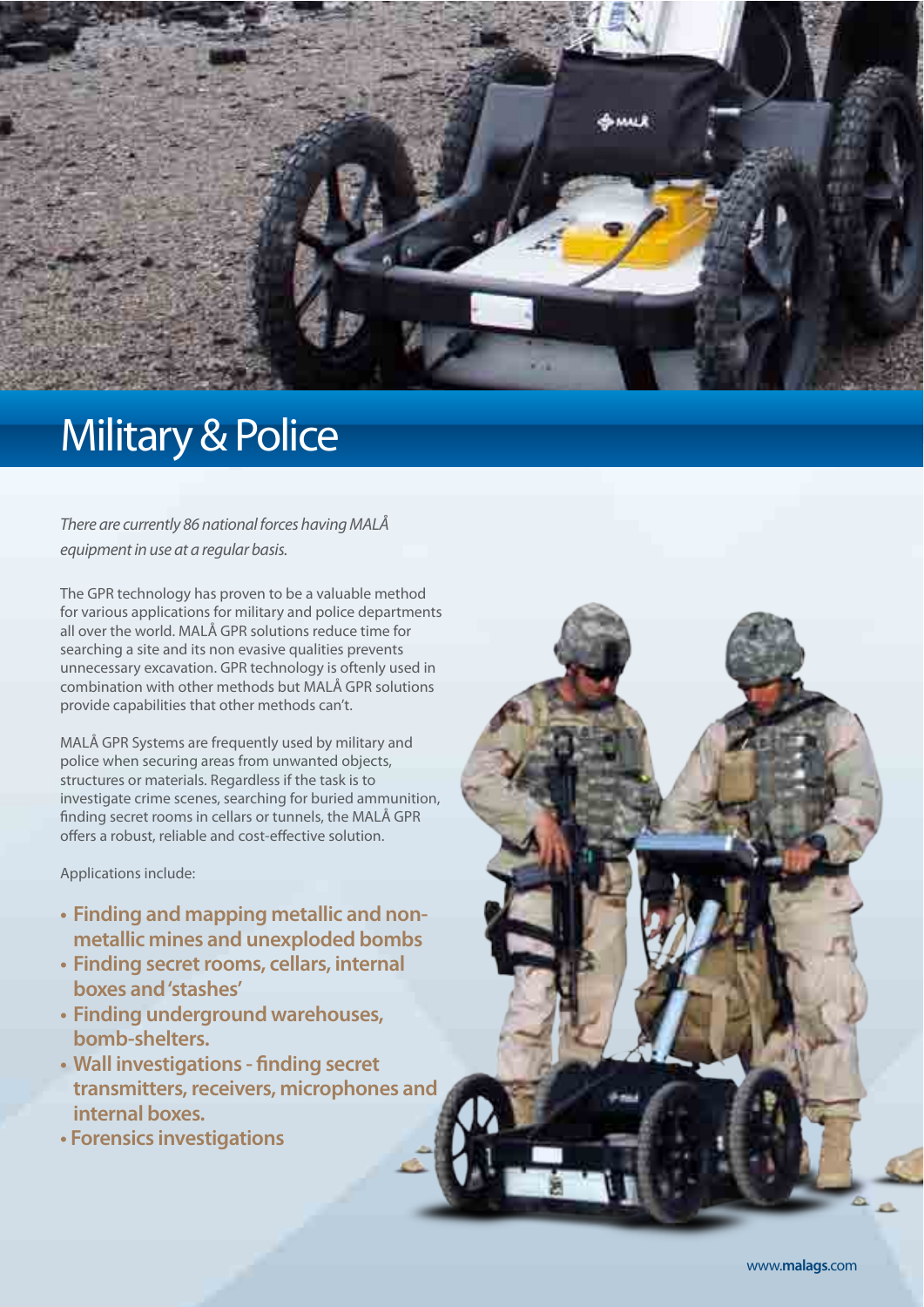

### Education & Research

Multi-disciplinary MALÅ GPR Solutions are widely appreciated by the research and educational community.

Many Universities and research organizations have com e to use MALÅ GPR Systems as a tool in their every day work to analyze and create an understanding for various problems in various fields. GPR is regarded as a widely versatile technology and can successfully be applied to a very wide area of interest.

One area in which GPR is a frequently used method is for measuring the thickness of snow and ice and to study the structure of glaciers. Mapping ice contacts, depth to the basal till layer, hidden crevasses, and other information may be obtained from GPR data. Glaciologists and researchers in the Polar Regions use the unshielded low frequency MALÅ RTA antennas, ranging from 30 to 100 MHz, for deep studies up to several hundred meters. MALÅ ProEx solutions have been widely appreciated for the ability to customize the length of the time window, maximizing the depth range of investigation.

Winter season ice roads are an essential part of the scandinavian road network and essential for transportation in northern regions to support mining and petroleum operations. In some areas ice roads are also used intensively the car- test

 $^{\sim}$   $^{\sim}$   $^{\sim}$   $^{\sim}$   $^{\sim}$   $^{\sim}$   $^{\sim}$   $^{\sim}$   $^{\sim}$   $^{\sim}$   $^{\sim}$   $^{\sim}$   $^{\sim}$   $^{\sim}$   $^{\sim}$   $^{\sim}$   $^{\sim}$   $^{\sim}$   $^{\sim}$   $^{\sim}$   $^{\sim}$   $^{\sim}$   $^{\sim}$   $^{\sim}$   $^{\sim}$   $^{\sim}$   $^{\sim}$   $^{\sim}$   $^{\sim}$   $^{\sim}$   $^{\sim}$   $^{\sim$ If We really like the neat and compact system and how it works exceptionally well in the field even under the most adverse conditions. The real benefit is the ease and speed with which we can change antennas and thereby switch investigation frequency and medium since our research is performed on a range of features such as glacier ice, snow and lake ice 77 performed offeralling<br>and lake ice **JJ**<br>Prof. Peter Jansson

Department of Physical Geography and Quaternary Geology, Stockholm University

industry. Surveys of the ice thickness with the MALÅ X3M, MALÅ ProEx, and/or MALÅ CX Systems are often conducted by towing or affixing antennas ranging in frequency from 250 MHz to 2.3 GHz depending on the ice profile.

MALÅ Geoscience is well known for its borehole antennas and these are also used in various research projects. The MALÅ Borehole system is one of a kind and offers various measurements modes in order to reach maximum value of a GPR project. For instance, combining crosshole tomography with surface reflection profiling offers a powerful tool for exploring fractures and voids in a hard rock environment.

- *t***GPR signal characteristics**
- **Near Surface Geophysics**
- **Hydrogeophysics**
- **Geology**
- **Environmental**
- **Engineering**
- **Archaeology**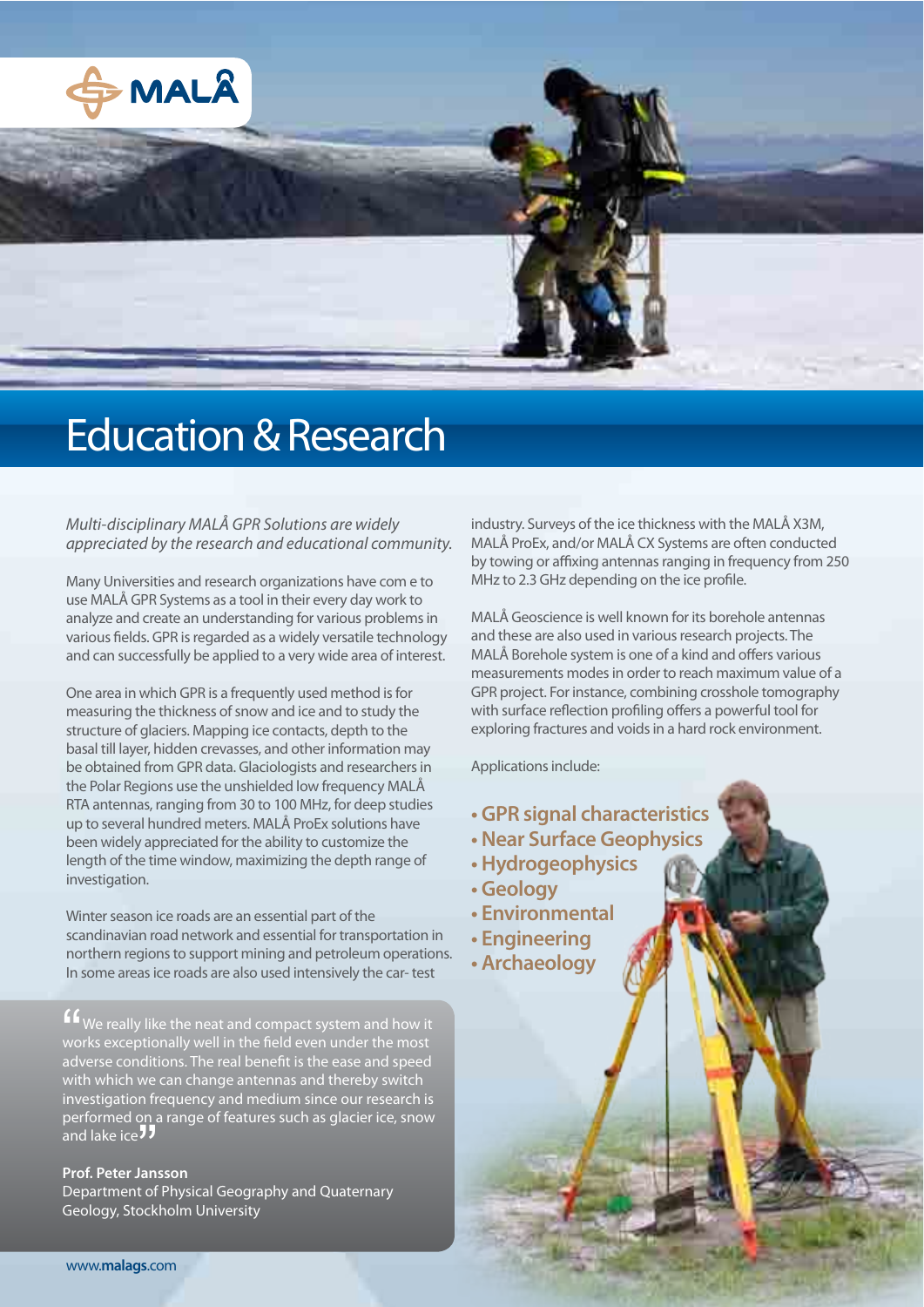

# Archaeology & Cultural Heritage

Archaeologists worldwide apply the GPR method on projects to obtain non-invasive subsurface information from the Pyramids of Egypt to the rain forests of South America and everywhere in-between. GPR provides archaeologist's with a tool to image otherwise completely indistinguishable features from the surface.

Buried trenches, burials, objects of interest, ancient foundations, and many other anthropogenic features in the subsurface are often initially discovered with GPR. Having preliminary information is essential for the archaeologist to focus their efforts and minimizes the need for blind or random test pits. MALÅ X3M and ProEx systems from MALÅ Geoscience offer ideal platforms for the archaeologist in projects covering small to medium areas.

MALÅ Object Mapper is ideally suited for picking targets of interest and immediately creating "dig sheets" or grid maps to scale. In the box 2.5D time slicing with the MALÅ Monitor XV11 provides the project scientists with near real time images with detail not always achievable with standard 2D profiles.

However, for larger areas and where there is a need of very detailed subsurface information, it is most efficient to use a full-range 3D GPR Array system, such as the MALÅ MIRA System. The system and its array technique uses a number of transmitter and receivers simultaneously to measure several parallel profiles in one sweep and by doing so, the survey becomes detailed, accurate and extremely cost-effective.

Applications Include:

- **Archaeological Site Assessment**
- **Buried goods, clandestine grave location**
- **Cultural Resource Management**
- *t***-Location of hidden weapons or evidence**
- **Site monitoring**
- **ELOCATION Of ancient buildings, foundations and related vestiges**
- **Excavation planning**
- **Cemetery mapping**

"<br>the<br>GP **If** consider the MALÅ Imaging Radar Array (MIRA) as the currently most advanced and complete multichannel GPR system on the market, best adapted for efficient, large-scale GPR prospection.

Our test measurements have resulted in data of outstanding quality and unprecedented resolution, opening entirely new possibilities for high definition archaeological prospection.<sup>77</sup><br>archaeological prospection.<sup>77</sup><br>Immo Trinks, PhD

**Immo Trinks, PhD** Cantab, Sweden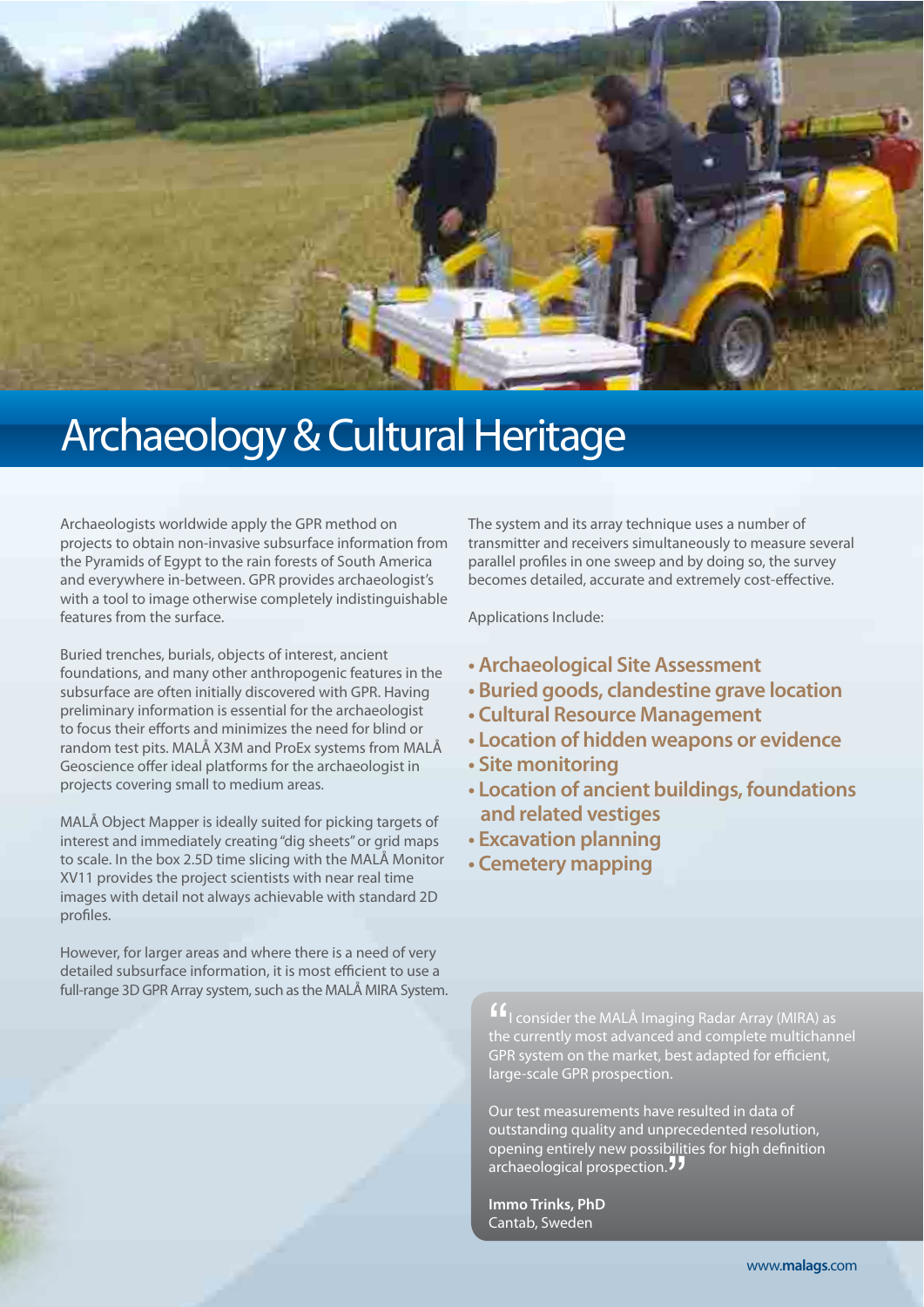

## GPR Technology in brief

The Ground Penetrating Radar (GPR) technology uses electromagnetic (EM) waves transmitted from an antenna (Tx) which reflects on layers and objects in the ground. These reflections are received with an antenna (Rx) and create a picture of the subsurface. As the transmitting and receiving antenna is moved along the surface, recordings are collected and displayed side by side. The result looks like a cross section also known as radar profile.

GPR can be used in a variety of media including rock, soil, ice, fresh water, concrete, pavements and structures and it can detect objects, voids, cracks and changes in the material.

The resolution and investigation depth is depending on the antenna frequency used; most often ranging from 20 MHz to 2.3 GHz. High frequency antennas don't penetrate as far as deep frequency, but they do provide better resolution.

MALÅ Geoscience offers comprehensive training programs at the Corporate Headquarters in Malå, Sweden or at any of our regional offices located in USA, China, Australia and Malaysia.

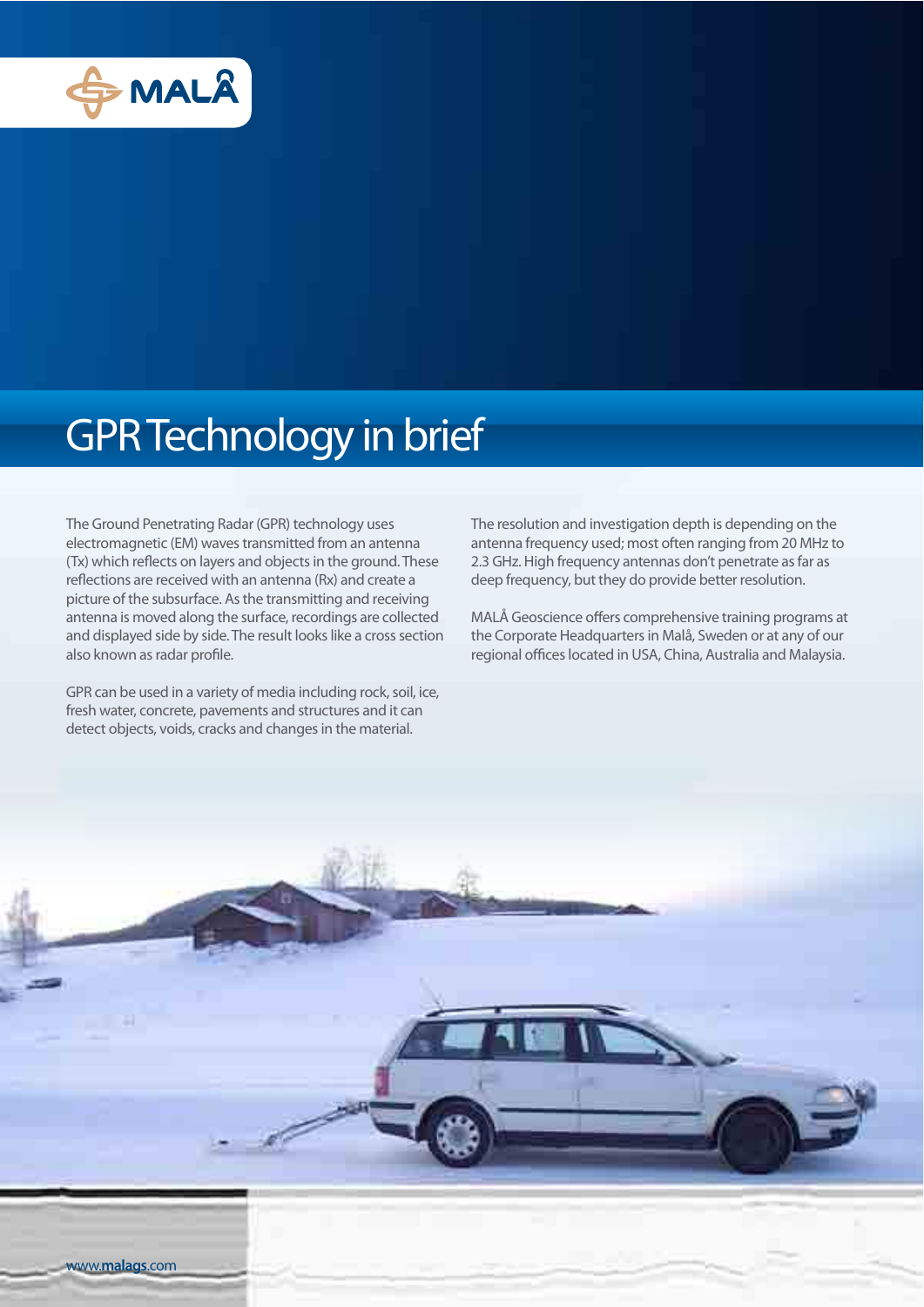

## Contact Details

### MALÅ Geoscience has more than 60 distributors worldwide and users in 114 countries.

To discuss your requirements in more detail or to locate a local representative, please contact MALÅ Geoscience Corporate Headquarters, offices or visit our website at **www.malags.com** 

#### **MALÅ Geoscience Headquarters**

Skolgatan 11 SE-930 70 Malå Sweden **Phone: +46 953 345 50 sales@malags.com**

Löjtnantsgatan 25, pl 7 SE-115 50 Stockholm Sweden

#### **MALÅ Geoscience China**

Room 2604, Yuan Chen Xing BLDG No. 12 Yu Min Road, Chao Yang District Beijing 100029 China **Phone: +86 108 225 0728 sales@malags.com**

#### **MALÅ Geoscience Americas**

2040 Savage Rd. PO Box 80430 Charleston, South Carolina 29416 USA **Phone: +1 843 852 5021 sales.usa@malags.com**

#### **MALÅ Geoscience Australia**

Suite 4 105A Ben Boyd Road Neutral Bay, NSW 2089 Australia **Phone: +61 438 278 902 sales@malags.com**

#### **MALÅ Geoscience South East Asia**

9G-B, Jalan Prima 9 Metro Prima, Kepong 52100 Kuala Lumpur Malaysia **Phone: +603 6250 7351 sales@malags.com**

#### Contact us today for further information!